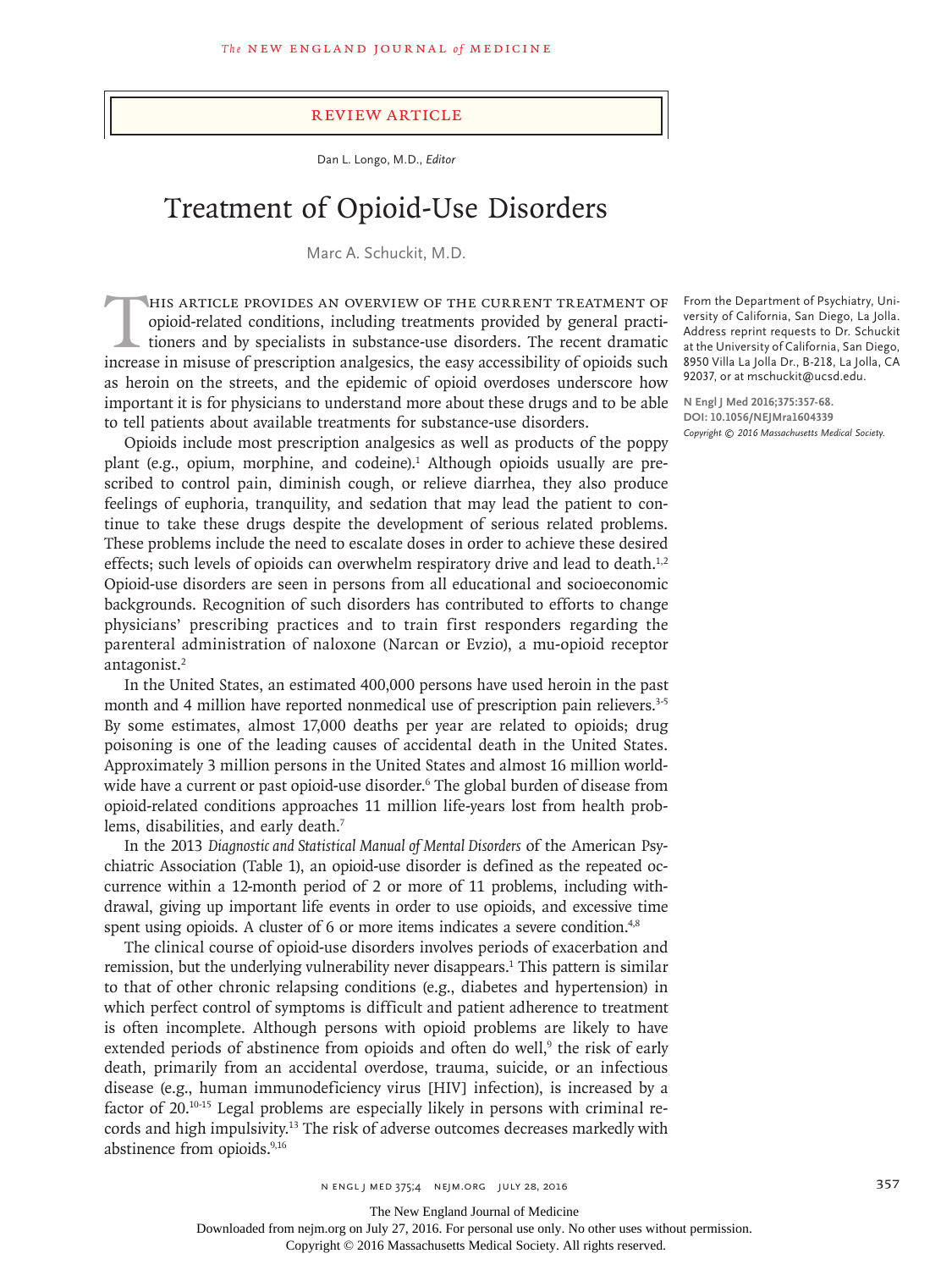| Table 1. Diagnostic Criteria for an Opioid-Use Disorder.*                |
|--------------------------------------------------------------------------|
| Use of an opioid in increased amounts or longer than intended            |
| Persistent wish or unsuccessful effort to cut down or control opioid use |
| Excessive time spent to obtain, use, or recover from opioid use          |
| Strong desire or urge to use an opioid                                   |
|                                                                          |

Interference of opioid use with important obligations

Continued opioid use despite resulting interpersonal problems, social problems (e.g., interference with work), or both

Elimination or reduction of important activities because of opioid use

Use of an opioid in physically hazardous situations (e.g., while driving)

Continued opioid use despite resulting physical problems, psychological problems, or both

Need for increased doses of an opioid for effects, diminished effect per dose, or both†

Withdrawal when dose of an opioid is decreased, use of drug to relieve withdrawal, or both†

\* If two or three items cluster together in the same 12 months, the disorder is mild; if four or five items cluster, the disorder is moderate; and if six or more items cluster, the disorder is severe. Criteria are from the *Diagnostic and Statistical Manual of Mental Disorders*, fifth edition.8

† If the opioid is taken only as prescribed, this item does not count toward a diagnosis of an opioid-use disorder.

## TREATMENT OF OPIOID-WITHDRAWAL SYNDROMES

Treatment of acute withdrawal syndromes (i.e., medically supervised withdrawal or detoxification)<sup>17</sup> can improve the patient's health and facilitate his or her participation in a rehabilitation program. This treatment also may help patients better consider abstinence from opioids because they can think more clearly once the acute withdrawal phase has passed. However, by itself, medically supervised withdrawal is usually not sufficient to produce long-term recovery, and it may increase the risk of overdose among patients who have lost their tolerance to opioids (i.e., the need for higher doses of the drug to produce effects) and resume the use of these drugs.10,12 Repeated misuse of opioids produces tolerance as well as long-lasting craving that usually requires additional treatment in order to avoid a relapse of drug use.

The abrupt discontinuation of opioids after long-term, intense use produces symptoms that are opposite to those of the acute effects that

| Table 2. Clinical Opiate Withdrawal Scale for Measuring Symptoms.*                        |                |
|-------------------------------------------------------------------------------------------|----------------|
| Sign or Symptom                                                                           | Score          |
| Resting pulse rate measured after patient has been sitting or lying for 1 min - beats/min |                |
| ≤80                                                                                       | $\mathbf 0$    |
| $81 - 100$                                                                                | $\mathbf{1}$   |
| $101 - 120$                                                                               | $\mathcal{P}$  |
| >120                                                                                      | $\overline{4}$ |
| Sweating during past half hr not accounted for by room temperature or physical activity   |                |
| No report of chills or flushing                                                           | $\Omega$       |
| Subjective report of chills or flushing                                                   | ı              |
| Flushed or observable moisture on face                                                    | 2              |
| Beads of sweat on brow or face                                                            | 3              |
| Sweat streaming off face                                                                  | $\overline{4}$ |
| Restlessness observed during assessment                                                   |                |
| Patient able to sit still                                                                 | $\Omega$       |
| Patient reports difficulty sitting still but is able to do so                             | ı              |
| Frequent shifting or extraneous movements of legs and arms                                | $\overline{3}$ |
| Patient unable to sit still for more than a few seconds                                   | 5              |
| Pupil size                                                                                |                |
| Normal size for room light                                                                | 0              |
| Possibly larger than normal for room light                                                | $\mathbb{I}$   |
| Moderately dilated                                                                        | $\overline{2}$ |
| So dilated that only rim of iris is visible                                               | 5              |

358 **358** N ENGL J MED 375;4 NEJM.ORG JULY 28, 2016

The New England Journal of Medicine

Downloaded from nejm.org on July 27, 2016. For personal use only. No other uses without permission.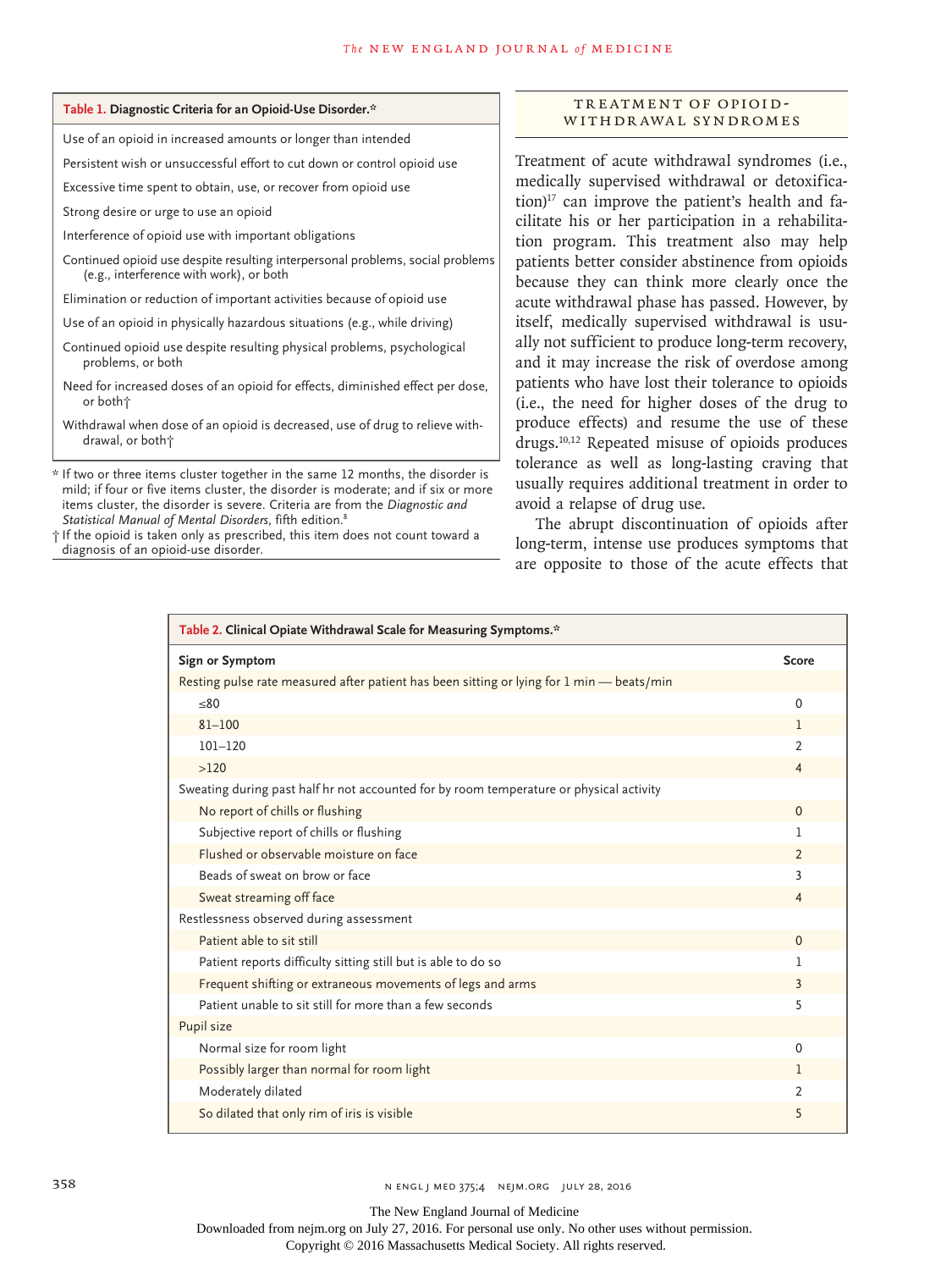| Table 2. (Continued.)                                                                 |                |
|---------------------------------------------------------------------------------------|----------------|
| Sign or Symptom                                                                       | <b>Score</b>   |
| Bone or joint aches t                                                                 |                |
| None                                                                                  | 0              |
| Mild, diffuse discomfort                                                              | 1              |
| Severe diffuse aching of joints, muscles, or both                                     | $\overline{2}$ |
| Patient is rubbing joints or muscles and is unable to sit still because of discomfort | 4              |
| Runny nose or tearing not accounted for by cold symptoms or allergies                 |                |
| None                                                                                  | 0              |
| Nasal stuffiness or unusually moist eyes                                              | $\mathbf{1}$   |
| Nose running or tearing                                                               | $\overline{2}$ |
| Nose constantly running or tears streaming down cheeks                                | $\overline{4}$ |
| Gastrointestinal upset during past half hr                                            |                |
| None                                                                                  | 0              |
| Stomach cramps                                                                        | $\mathbf{1}$   |
| Nausea or loose stool                                                                 | $\overline{2}$ |
| Vomiting or diarrhea                                                                  | 3              |
| Multiple episodes of diarrhea or vomiting                                             | 5              |
| Tremor in outstretched hands                                                          |                |
| None                                                                                  | 0              |
| Tremor can be felt but not observed                                                   | L              |
| Slight tremor observable                                                              | $\overline{2}$ |
| Gross tremor or muscle twitching                                                      | 4              |
| Yawning observed during assessment                                                    |                |
| None                                                                                  | 0              |
| Once or twice during assessment                                                       | 1              |
| Three or more times during assessment                                                 | $\overline{2}$ |
| Several times/min                                                                     | 4              |
| Anxiety or irritability                                                               |                |
| None                                                                                  | $\mathbf{0}$   |
| Patient reports increasing irritability or anxiousness                                | 1              |
| Patient obviously irritable or anxious                                                | $\overline{2}$ |
| Patient so irritable or anxious that participation in assessment is difficult         | 4              |
| Piloerection                                                                          |                |
| Skin is smooth                                                                        | 0              |
| Piloerection of skin can be felt or hairs standing up on arms                         | 3              |
| Prominent piloerection                                                                | 5              |

\* For each item, the clinician should record the score that best describes the patient's signs or symptoms. Only signs or symptoms that are related to opiate withdrawal should be rated. For example, if the patient's heart rate is increased because he or she was jogging just before the assessment, the increased pulse rate would not be included in the score. Scores should be entered at time zero, 30 minutes after the first dose of buprenorphine, 2 hours after the first dose, and so forth. A score of 5–12 indicates mild withdrawal, 13–24 moderate withdrawal, 25–36 moderately severe withdrawal, and more than 36 severe withdrawal. Data are from Wesson and Ling.<sup>18</sup> † Only pain that is directly linked to withdrawal from opiates should be scored.

result from physiologic changes during drug use. clature. Withdrawal syndromes include physical These changes result in what might be called symptoms (e.g., diarrhea and dilated pupils), physical dependence, although physical depen-generalized pain, and psychological symptoms dence is not part of the official diagnostic nomen- (e.g., restlessness and anxiety) (Table 2).<sup>18</sup> Symp-

The New England Journal of Medicine

Downloaded from nejm.org on July 27, 2016. For personal use only. No other uses without permission.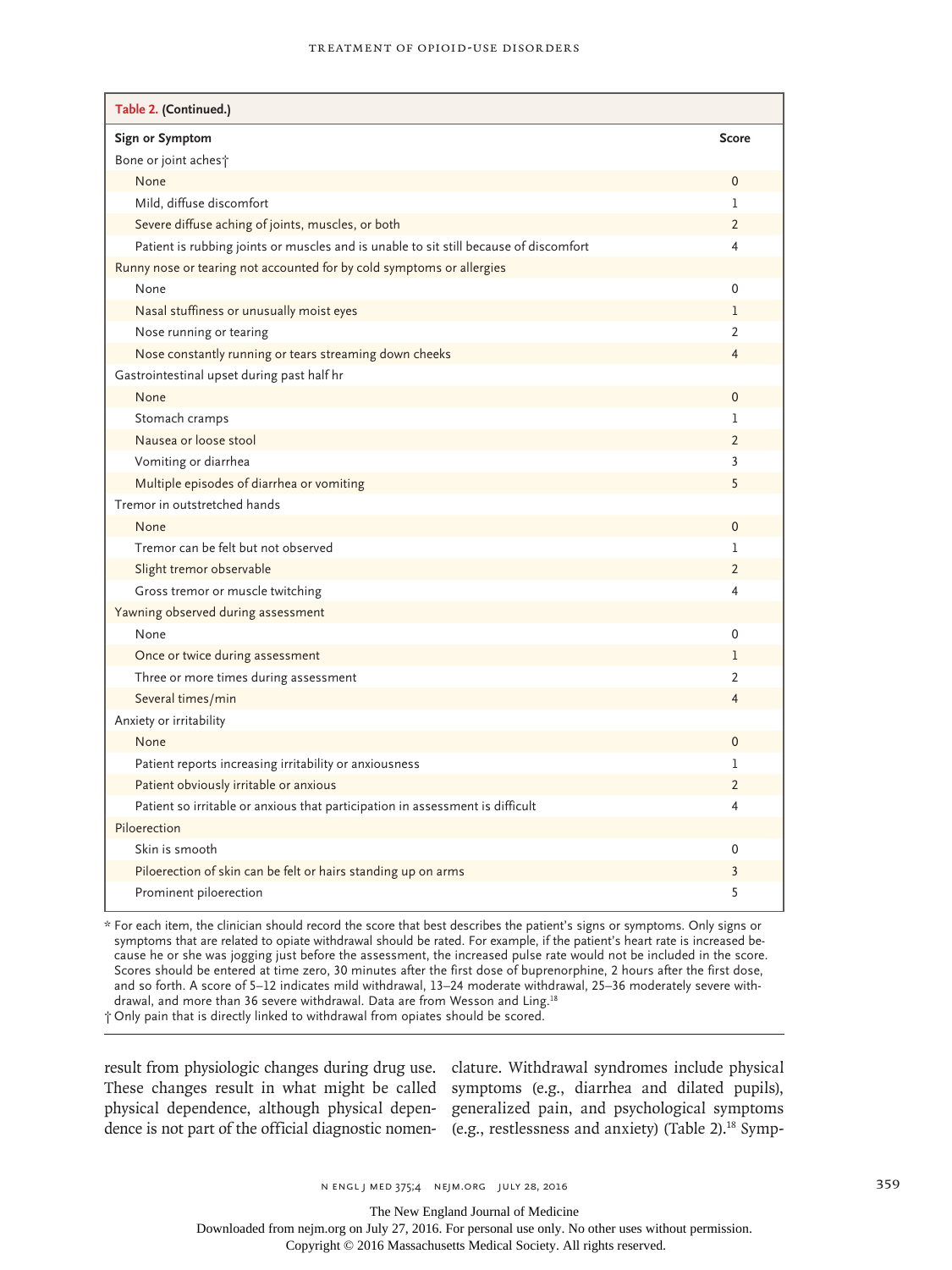toms of abstinence syndromes after discontinuation of shorter-acting opioids such as heroin begin within hours after receiving the prior dose and decrease greatly by day 4, whereas with misuse of longer-acting opioids, such as methadone (Dolophine), withdrawal begins after several days and decreases at approximately day 10. Opioid antagonist–precipitated withdrawal begins almost immediately and lasts approximately an hour after intramuscular or subcutaneous administration of 0.4 to 2 mg of the short-acting antagonist naloxone every 2 to 3 minutes (up to a total dose of 10 mg). Acute withdrawal symptoms are followed by weeks to months of protracted withdrawal syndromes that include fatigue, anhedonia, a poor appetite, and insomnia.1,19

The most effective approach to treating a patient who has withdrawal is to prescribe a long-acting oral opioid (usually methadone or buprenorphine [Buprenex]) to relieve symptoms and then gradually reduce the dose to allow the patient to adjust to the absence of an opioid. However, only licensed addiction-treatment programs (both office-based treatments and inpatient treatments) and physicians who have completed specific training regarding opioid drugs can administer opioids to treat opioid-use disorders.20 Such medically supervised withdrawal can also involve the use of nonopioid medications that help to control symptoms. $21,22$ 

This section thus begins with the more generally available but less effective withdrawal regimen with the use of less closely controlled medications than those that are available in specialty clinics.

This review does not describe ultrarapid protocols that precipitate withdrawal with the use of naltrexone in heavily sedated patients because the close medical monitoring of heavily sedated patients is more expensive and more dangerous and produces no better outcomes than the opioid tapers discussed below. Finally, ultrarapid withdrawal protocols by themselves are not likely to increase long-term abstinence from opioids.

## DECREASING SYMPTOMS WITH  $α_2$ -ADRENERGIC **Agonists and Other Nonopioid Agents**

As indicated in Table 3,  $\alpha_2$ -adrenergic agonists such as clonidine (Catapres) or tizanidine (Zanaflex) can be used on an off-label basis to decrease anxiety, piloerection, and other signs and

symptoms of autonomic overactivity.<sup>22</sup> Anxiety and insomnia are treated with benzodiazepines or other sedating drugs. Diarrhea, nausea, and vomiting are addressed with loperamide (Imodium), prochlorperazine (Compazine), or both, along with sports drinks or intravenous fluids. Pain is mitigated with nonsteroidal antiinflammatory agents such as naproxen (Aleve). Such combination therapies are superior to placebo in alleviating symptoms, but they are not as effective in relieving symptoms as a methadone or buprenorphine taper.

## **Opioids for Treating Withdrawal**

Although methadone and buprenorphine for withdrawal are administered only in specialty programs by physicians with special training, it may be useful for nonspecialists to understand these approaches in order to explain the treatment process to patients whom they refer to specialty programs. Because opioid-withdrawal syndromes are caused by rapidly decreasing drug levels after repeated exposure, symptoms can be reduced by administering other opioids to diminish symptoms and then weaning the patient off the new drug.1,4,23 Although any mu-opioid receptor agonist that is long-acting (to create a smoother withdrawal) and oral (for ease of administration) might work, most studies have focused on methadone or buprenorphine.

## *Methadone Taper*

Methadone, an oral mu-opioid agonist, has a half-life of  $15$  to  $40$  hours.<sup>23</sup> Controlled trials show that the use of methadone tapers in patients who misuse other opioids is superior to placebo and  $\alpha_2$ -adrenergic agonist-based regimens for managing withdrawal symptoms and retaining patients in treatment programs.24

The condition of patients is first stabilized with a dose that mitigates withdrawal but does not oversedate (Table 4). Then, in outpatients, doses are decreased by 10 to 20% every 1 to 2 days over 2 to 3 weeks or longer.<sup>25</sup> The taper can occur over approximately 1 week in inpatients who are going through withdrawal from short-acting drugs such as heroin and, as discussed below, can be as slow as 3% of the dose per week in patients who are discontinuing methadone maintenance.26 Flexible administration of the drug on the basis of a patient's response is important.

The New England Journal of Medicine

Downloaded from nejm.org on July 27, 2016. For personal use only. No other uses without permission.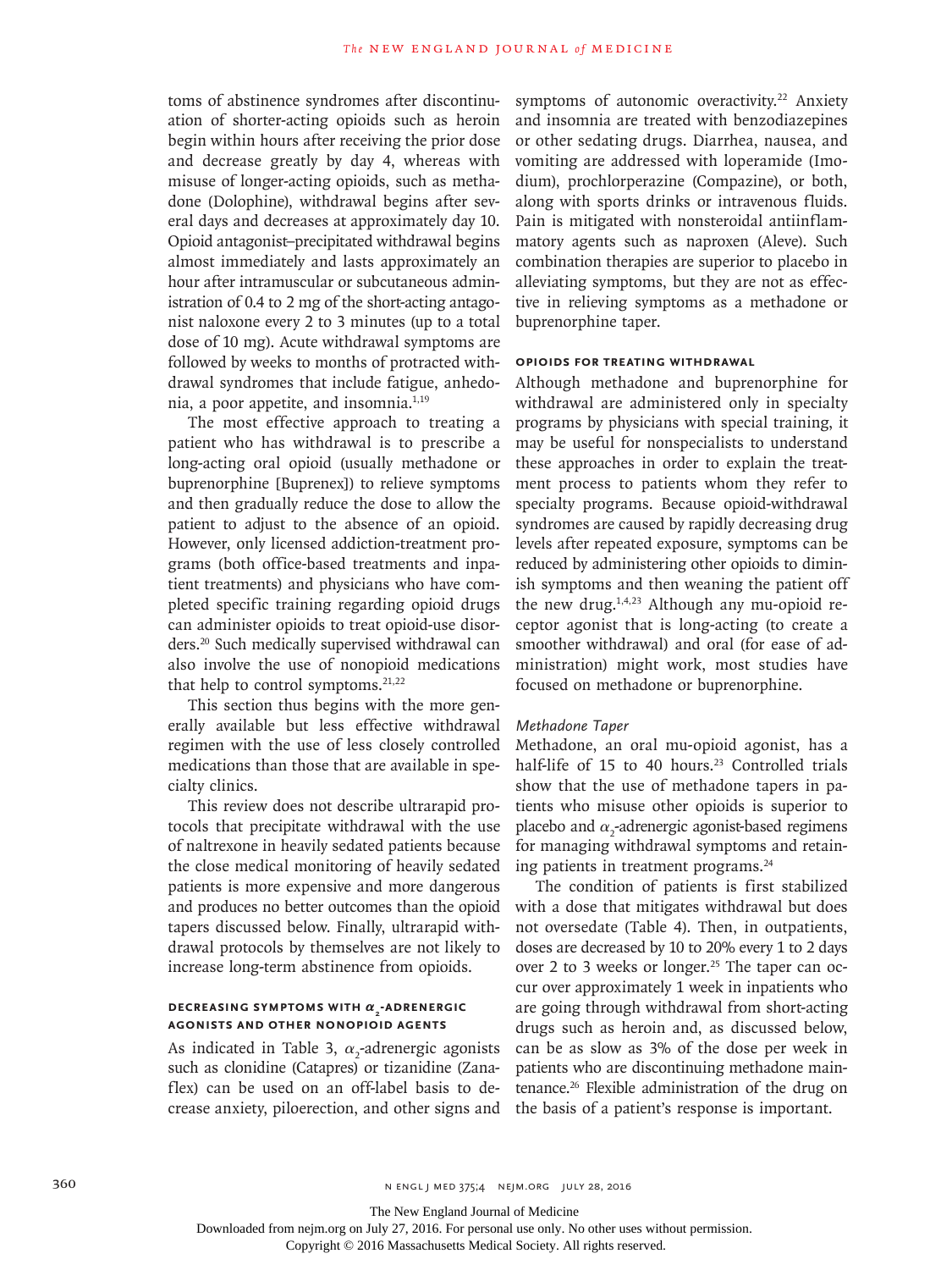| Table 3. Opioid-free Treatment of Opioid Withdrawal.* |                                                                             |                                                                                                                                                                          |
|-------------------------------------------------------|-----------------------------------------------------------------------------|--------------------------------------------------------------------------------------------------------------------------------------------------------------------------|
| Medication;                                           | <b>Target Symptoms</b>                                                      | Dose:                                                                                                                                                                    |
| $\alpha$ <sub>2</sub> -Adrenergic agonist             |                                                                             |                                                                                                                                                                          |
| Clonidine (Catapres) \\                               | Increased pulse rate and blood pres-<br>sure, anxiety, chills, piloerection | 0.1–0.2 mg orally every 4 hr up to 1 mg/day; hold dose if blood<br>pressure <80 mm Hg systolic or <50 mm Hg diastolic; by<br>day 5, start to decrease dose by 0.2 mg/day |
| Clonidine patch                                       | Increased pulse rate and blood pres-<br>sure, anxiety, chills, piloerection | The patch is an alternative for patients 100-200 lb (45.4-90.7 kg),<br>with oral dose augmentation, but few data are available                                           |
| Benzodiazepine                                        |                                                                             |                                                                                                                                                                          |
| Temazepam (Restoril)                                  | Insomnia                                                                    | 15-30 mg orally at bedtime                                                                                                                                               |
| Diazepam (Valium)                                     | Anxiety                                                                     | 2-10 mg orally as needed every 4 hr, up to 20 mg/day                                                                                                                     |
| Gut-acting opioid: loperamide<br>(Imodium)            | Diarrhea                                                                    | 4 mg orally initially, then 2 mg as needed for loose stools, up to<br>16 mg/day                                                                                          |
| NSAID: naproxen (Aleve)                               | Bone, muscle, joint, or other pain                                          | 500 mg orally twice daily as needed (take with food)                                                                                                                     |
| Antiemetic                                            |                                                                             |                                                                                                                                                                          |
| Prochlorperazine (Compazine)                          | Nausea and vomiting                                                         | 5-10 mg orally every 4 hr as needed                                                                                                                                      |
| Ondansetron (Zofran)                                  | Nausea and vomiting                                                         | 8 mg orally every 8 hr as needed                                                                                                                                         |

\* A physical examination should be performed, and abscesses from injections and related conditions should be treated. Human immunodeficiency virus infection, hepatitis, and other infections should be ruled out or treated. The patient should be screened for his or her willingness to participate in a rehabilitation program. NSAID denotes nonsteroidal antiinflammatory drug.

† Medications are administered according to symptoms; not all medications are administered to every patient. Also, there are few definitive data indicating that any drug of a class (e.g., naproxen as an example of an NSAID) is superior to any other drug of the class. The medications listed are examples of only one possible medication. Data are from Kowalczyk et al.<sup>21</sup> and Gowing et al.<sup>22</sup>

‡ Doses are approximate.

 $\mathbb S$  Clonidine is used on an off-label basis for opioid withdrawal. Tizanidine (Zanaflex) is an alternative  $\alpha_2$ -adrenergic agonist cited in the literature and used on an off-label basis for opioid withdrawal, and outside the United States, lofexidine at a dose of 0.4 mg every 4 hours (up to 2 mg per day) has been used.

#### *Buprenorphine Taper*

Buprenorphine is an analgesic that is available as a sublingual monotherapy or in combination with naloxone as a film strip for sublingual use (e.g., Suboxone or as a generic formulation) or in a buccal dissolving film (Bunavail). This review focuses on buprenorphine itself, which is a muopioid receptor partial agonist (binding only partially to the mu-opioid receptor with resulting competitive antagonism of concomitantly administered full agonist drugs), an agonist of delta and opioid-like receptor-1 (or nociceptin) opioid receptors, and a kappa-receptor antagonist.27-29 Like methadone, it has advantages of oral administration and a long "functional" halflife. (With a half-life of 3 hours, buprenorphine does not easily disassociate from mu-opioid receptors.)

Methadone and buprenorphine produce similar improvements during opioid withdrawal, although buprenorphine is associated with less sedation and respiratory depression. To avoid precipitating more intense withdrawal, buprenorphine should be initiated 12 to 18 hours after the last administration of opioids in patients who misuse shorter-acting opioids (48 hours in patients who are receiving long-acting drugs such as methadone), with initial doses of 4 to 8 mg. Additional doses up to 16 mg may be administered, depending on the patient's response. After the patient's condition is stabilized for 3 to 5 days, the dose is often decreased over 2 or more weeks; more opioid-free urine samples are seen with a 4-week reduction protocol than with a shorter reduction protocol.

## A PPROACHES TO REHABILITATION and Maintenance

#### **BACKGROUND**

Once patients express interest in discontinuing or diminishing drug use, the core of care depends on the same kinds of cognitive behavioral approaches that are used for other chronic, relaps-

The New England Journal of Medicine

Downloaded from nejm.org on July 27, 2016. For personal use only. No other uses without permission.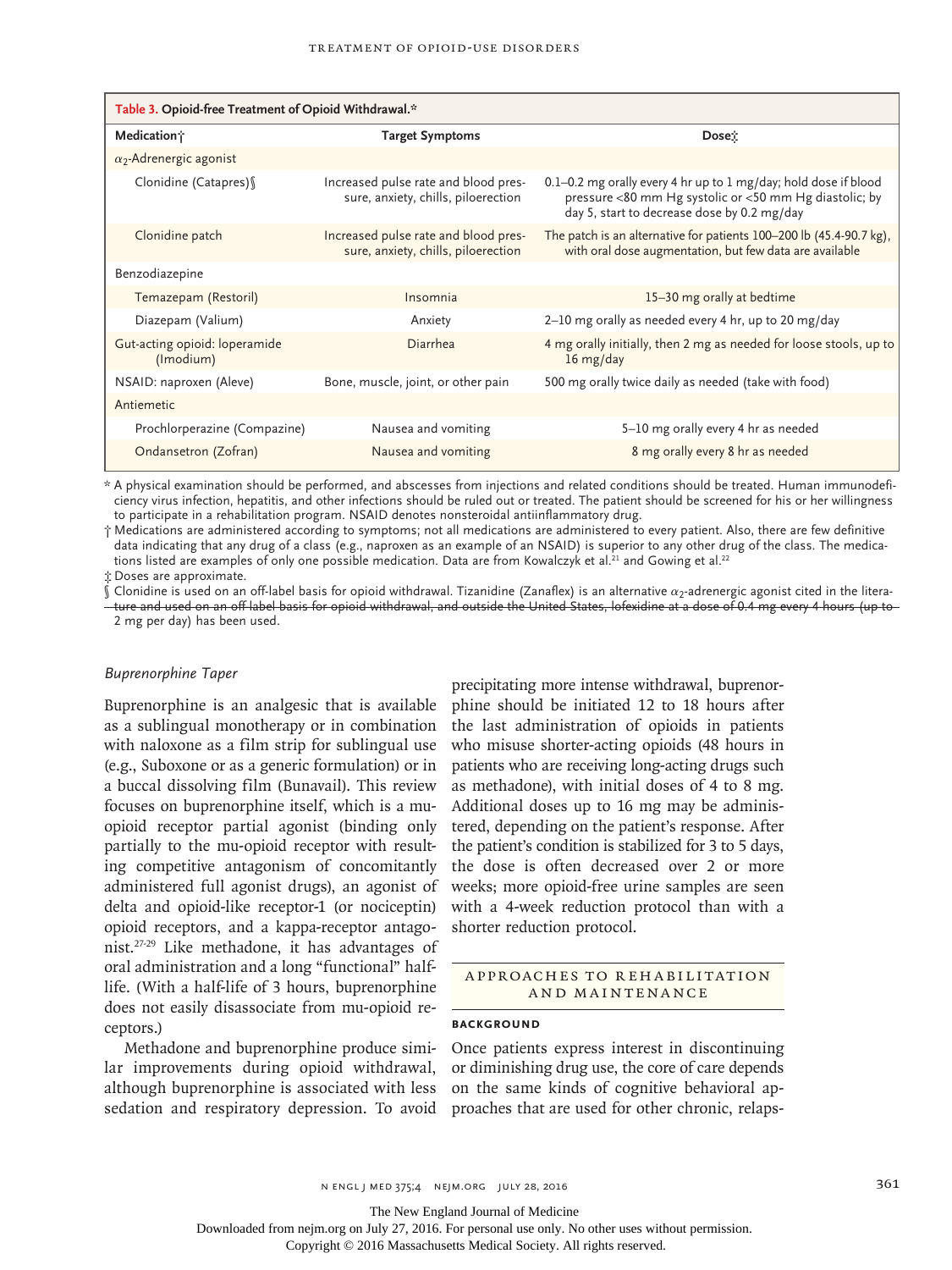| or Partial Agonists.*              |                                                                                                                                                                                                                                   | Table +. Treatment for Symptoms or Opiold Withdrawar with the OSE or a Taper with Long-Acting Opiold Agonists                                                                                                                                             |
|------------------------------------|-----------------------------------------------------------------------------------------------------------------------------------------------------------------------------------------------------------------------------------|-----------------------------------------------------------------------------------------------------------------------------------------------------------------------------------------------------------------------------------------------------------|
| <b>Step</b>                        | Oral Methadone                                                                                                                                                                                                                    | Sublingual Buprenorphine                                                                                                                                                                                                                                  |
| Preparation                        | Perform physical examination                                                                                                                                                                                                      | Perform physical examination. Administer bu-<br>prenorphine approximately 12-48 hr after<br>most recent opioid use and while patient<br>is having early withdrawal symptoms (e.g.,<br>score >10 on the Clinical Opiate Withdrawal<br>Scale <sup>†</sup> ) |
| Initial dose                       | If patient is participating in a metha-<br>done program, verify dose; start<br>taper 10 mg below that level; if pa-<br>tient is not participating in a meth-<br>adone program, start at 10-30 mg<br>administered in divided doses | $4-8$ mg                                                                                                                                                                                                                                                  |
| Stabilization at effective<br>dose | $7 - 14$ days                                                                                                                                                                                                                     | $2-5$ days                                                                                                                                                                                                                                                |
| Taper                              | Administer 10-20% of initial dose<br>every 1-2 days over 2-3 wk or more                                                                                                                                                           | Decrease dose to 0 by reducing dose 10-20%<br>every 1-2 days over 2 wk or more                                                                                                                                                                            |

**Table 4. Treatment for Symptoms of Opioid Withdrawal with the Use of a Taper with Long-Acting Opioid Agonists** 

\* To ensure the patient's health and to relieve withdrawal symptoms, a long-acting opioid agonist or partial agonist can be administered and then slowly tapered. If possible, the patient should be cared for in an inpatient or outpatient rehabilitation program. All doses are approximate for an average patient and vary according to the patient's condition and additional medications. It is very important to check the patient 1 to 3 hours after the medication is administered in order to adjust the dose and avoid doses that are too high or too low for the individual person.

† Scores on the Clinical Opiate Withdrawal Scale range from 0 to more than 36, with higher scores indicating a greater severity of withdrawal.

ing conditions, such as hypertension and diabetes mellitus.<sup>1,30</sup> These approaches include working with patients to encourage motivation to change, enhance adherence to medication through education, reward cooperation with treatment guidelines,<sup>30,31</sup> keep motivation high, and teach ways to minimize relapses to drug use. Most of these elements are part of motivational interviewing.<sup>32</sup>

Unlike some rehabilitation approaches for some other disorders, patients with substanceuse disorders are encouraged to participate in self-help programs such as Alcoholics Anonymous and Narcotics Anonymous.<sup>30,33</sup> The combination of education, motivational enhancement, and self-help groups, which are incorporated into individual and group counseling approaches in inpatient and outpatient programs, helps patients change how they think about the ways that opioids affect their lives, recognize that change is possible, and work to decrease behaviors that perpetuate illicit-drug use while developing new behaviors that diminish drug-related problems.1,30

#### **Naltrexone for Abstinence-Oriented Opioid Rehabilitation**

Naltrexone is a mu-opioid receptor antagonist that blocks opioid effects and helps maintain abstinence from opioids in highly motivated patients.23,28 It is available in 50-mg daily tablets with effects lasting 24 to 36 hours. To help maintain adherence to treatment when used as part of an outpatient rehabilitation program, it is also available as an extended-release injectable formulation containing 380 mg of naltrexone (Vivitrol) that blocks opioid effects for 1 month.34-36

Medication treatment is most effective when it is administered as part of a cognitive behavioral approach (to enhance motivation, work toward behavioral changes, and prevent relapse) with patient participation in a self-help group. Side effects of these medications include gastrointestinal upset, fatigue, and insomnia, as well as elevated levels on liver-function tests at higher doses, although naltrexone is relatively safe in persons who consume large amounts of alcohol and those with hepatitis C or HIV infection.<sup>23,36,37</sup>

Patients who initiate naltrexone treatment must be free of physiological opioid dependence

362 **N ENGL J MED 375;4 NEJM.ORG JULY 28, 2016** 

The New England Journal of Medicine

Downloaded from nejm.org on July 27, 2016. For personal use only. No other uses without permission.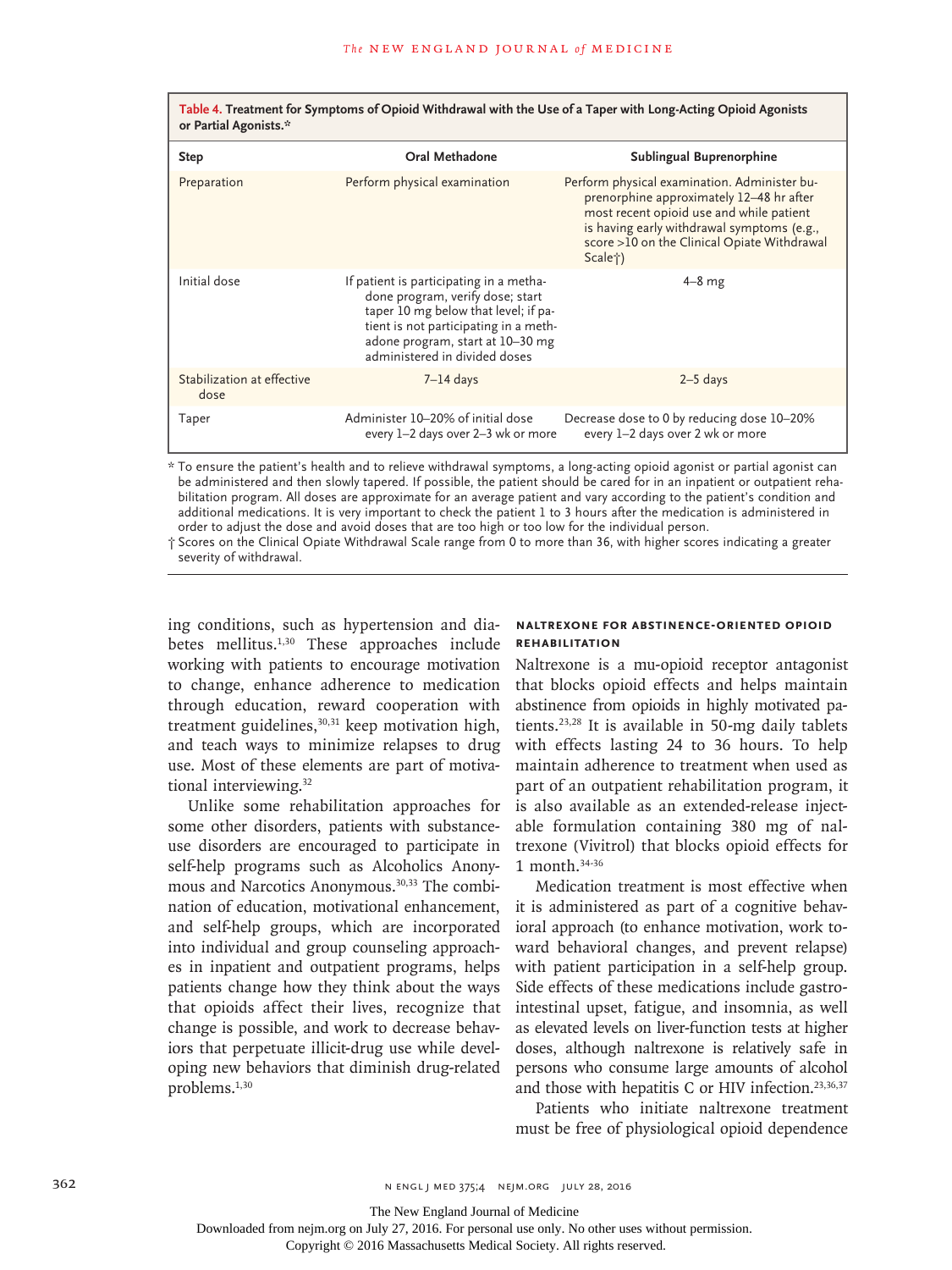(e.g., >7 days without acute withdrawal symptoms) (Table 5). Opioid-free status can be established by an opioid-free urine sample and a challenge with 0.8 to 1.6 mg of intravenous or intramuscular naloxone with no withdrawal symptoms over the next 15 to 30 minutes before receiving naltrexone (at a dose of 50 mg) that same day. An alternative challenge is to administer a small dose of naltrexone (e.g., 12.5 to 25 mg) orally, and if no withdrawal is seen over the next 4 hours, administer 50 mg orally. After the patient's condition is stable and he or she is abstinent from opioids, it may be possible to switch to 100 mg orally on Monday and Wednesday and 150 mg on Friday, or to monthly depot injections. If naltrexone is used following abstinence from opioids after methadone or buprenorphine maintenance, the induction might be slower (e.g., 12.5 mg orally on day 1; 25 mg on days 2 and 3; and then 50 to 100 mg thereafter).  $34,38$ 

Efficacy studies have generally used oral rather than intramuscular doses of naltrexone, but both forms are superior to placebo for maintaining abstinence from opioids, with some evidence that monthly injections are superior to oral doses.35,39 However, in most studies of oral naltrexone, approximately 50% of patients discontinued the drug by 6 weeks, with only 15% remaining in the study at 25 weeks in some evaluations.40 Higher rates of adherence are seen with opioid maintenance, as described below.<sup>11,41</sup> In addition, because of the loss of tolerance that occurs with abstinence from opioids, the danger of overdoses that may lead to death is enhanced among patients who discontinue naltrexone and return to opioid use.<sup>11</sup>

## **Opioid Maintenance Approaches**

Opioid-dependent persons who are reluctant to or unable to discontinue opioids but want to improve their health and life situation can markedly improve their daily functioning with opioid treatment. Oral opioids to avoid past reinforcement associated with needles, as well as relatively inexpensive, long-lasting opioids to avoid daily withdrawal symptoms and enhance adherence, are available.10,11,42 Maintenance goals include improving health, avoiding contaminated needles and risks of HIV or hepatitis C infection, improving interpersonal relationships and the ability to work, decreasing craving and the rewarding effects of illicit opioids,

|                                                      | Table 5. Medications for Rehabilitation from an Opioid-Use Disorder, According to the Patient's Treatment Goal."                                                                                                                   |                                                                                                                                                                                                                                                                                                                                              |                                                                                                                                                                                                                                                                                                                                                    |
|------------------------------------------------------|------------------------------------------------------------------------------------------------------------------------------------------------------------------------------------------------------------------------------------|----------------------------------------------------------------------------------------------------------------------------------------------------------------------------------------------------------------------------------------------------------------------------------------------------------------------------------------------|----------------------------------------------------------------------------------------------------------------------------------------------------------------------------------------------------------------------------------------------------------------------------------------------------------------------------------------------------|
| Stage or Function                                    | Full Abstinence from Opioids                                                                                                                                                                                                       |                                                                                                                                                                                                                                                                                                                                              | <b>Opioid Maintenance</b>                                                                                                                                                                                                                                                                                                                          |
|                                                      | Naltrexone                                                                                                                                                                                                                         | Methadone                                                                                                                                                                                                                                                                                                                                    | Buprenorphine;                                                                                                                                                                                                                                                                                                                                     |
| Action                                               | Blocks opioid high                                                                                                                                                                                                                 | Long-term maintenance with the use of an oral,<br>long-acting opioid                                                                                                                                                                                                                                                                         | Long-term maintenance with the use of an oral,<br>long-acting opioid                                                                                                                                                                                                                                                                               |
| Restriction                                          | Patient must be opioid-free                                                                                                                                                                                                        | indications; can be used only in specialized pro-<br>No misuse of depressant drugs or medical contra-<br>grams, not in office-based practices                                                                                                                                                                                                | indications; can be used in offices of physicians<br>No misuse of depressant drugs or medical contra-<br>with special training                                                                                                                                                                                                                     |
| stabilization<br>Induction and                       | cause withdrawal, administer 12.5-25 mg oral-<br>ly as a test; if no withdrawal, 4 hr later adminis-<br>if no withdrawal on day 1,<br>on day 2 initiate 50-100 mg orally daily<br>Induction (on day 1): to<br>ter 25-50 mg orally; | ing, and adherence (usual dose, $80-100$ mg/day)<br>begin 15–30 mg orally and increase by 10–15 mg<br>3-6): adjust dose according to side effects, crav-<br>every 3-5 days up to 50-80 mg/day in most pa-<br>tients; late stabilization (at approximately wk<br>ensure that drug does not Induction and early stabilization (at wk 1 and 2): | of >30 mg/day); stabilization (at approximately<br>Induction and early stabilization (at approximately<br>wk 8): increase doses to as high as 32 mg/day,<br>daily increases by the 7th day (rarely for a total<br>7 days): begin with 4-8 mg and increase to<br>16 mg/day on the second day, with further<br>depending on craving and side effects |
| Maintenance                                          | tive, consider administration of 100 mg orally<br>If patient is abstinent from opioids and coopera-<br>on Monday and Wednesday and 150 mg on<br>Friday; may also consider switch to 380-mg<br>depot injection once/mo              | tient is adherent; consider weaning from metha-<br>From approximately wk 6 to >1 yr; at approximately<br>8 wk, consider weekend take-home doses if pa-<br>done after >1 yr;                                                                                                                                                                  | achieved, although further adjustments may be<br>needed; consider weaning after approximately<br>From approximately 9 wk to >1 yr; maintenance<br>begins when the most appropriate dose is<br>lyri                                                                                                                                                 |
| Risks of returning to illicit-drug use and overdoses | * Doses are approximate. All rehabilitation approaches should include cognitive behavioral therapy or similar counseling.<br>$\uparrow$ This medication contains buprenorphine plus naltrexone in a ratio of 4 mg to 1 mg.         | that may lead to death increase when maintenance is discontinued.                                                                                                                                                                                                                                                                            |                                                                                                                                                                                                                                                                                                                                                    |

The New England Journal of Medicine

Table 5. Medications for Rehabilitation from an Opioid-Use Disorder, According to the Patient's Treatment Goal.\*

Downloaded from nejm.org on July 27, 2016. For personal use only. No other uses without permission.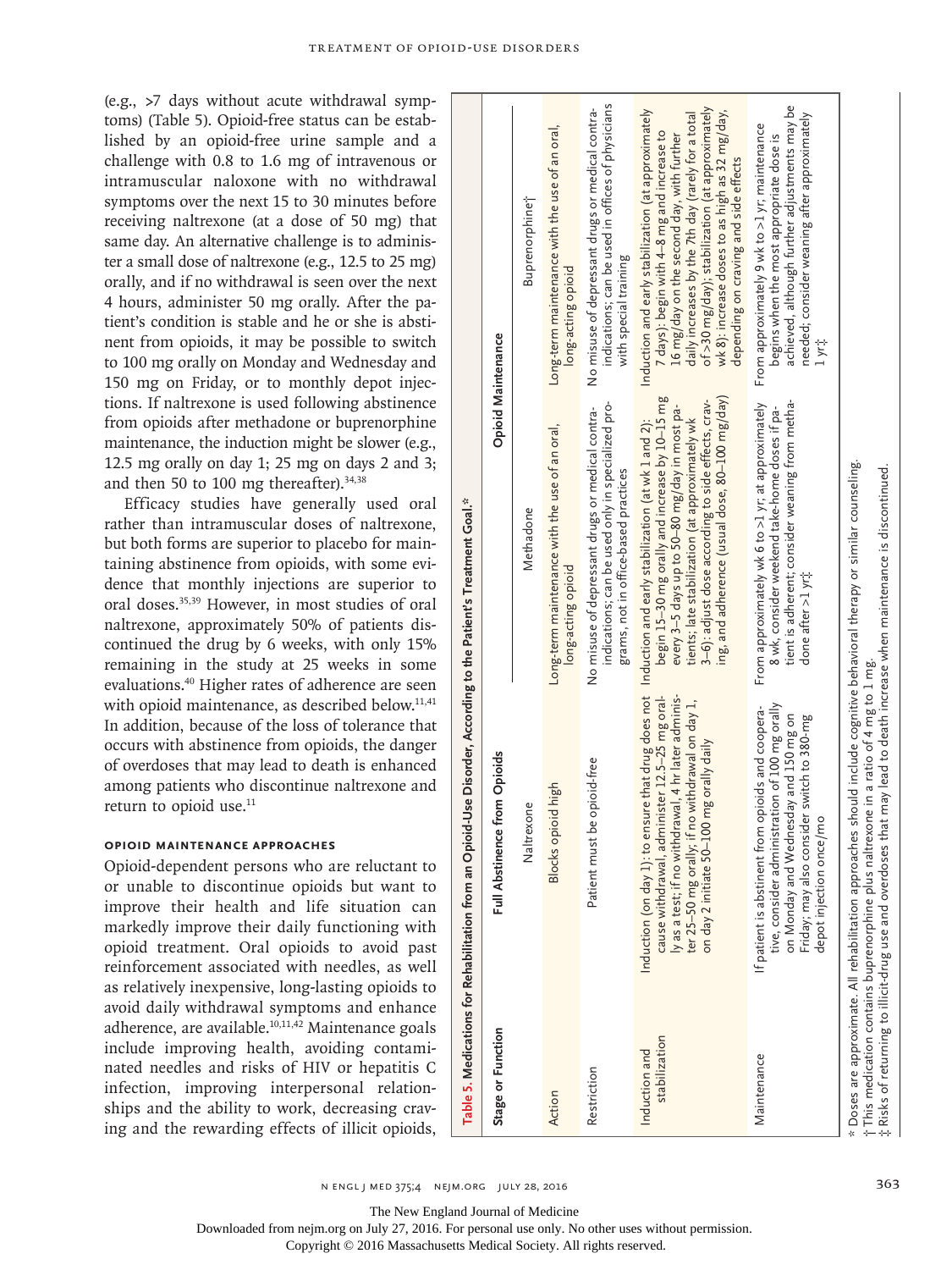and diminishing crimes committed to pay for illicit drugs.

Maintenance programs should include psychological support, require participants to take part in counseling, offer education about how to deal with pain syndromes without misusing prescription opioids, and warn patients to avoid misuse of other drugs such as benzodiazepines and gabapentin (Neurontin) that they might use to create a high while receiving opioid-agonist treatment. It is important to carefully monitor the use of illicit drugs and diversion of the medications for opioid treatment to other users.<sup>43</sup> Although, theoretically, any long-acting oral opioid might be used for maintenance, the only approved drugs for this use in the United States are methadone and buprenorphine.

## **Methadone Maintenance Approaches**

Maintenance treatment with methadone, an oral mu agonist, has been widely used and intensively studied worldwide. In the United States, methadone is offered only through approved and closely monitored clinics that initially require almost daily patient participation in order to receive the drug, although some take-home doses are usually allowed for patients who adhere to program guidelines.

To be eligible for methadone maintenance, patients must have a current opioid-use disorder with physiologic features or have high risks associated with relapse (e.g., during pregnancy). In addition, patients cannot be currently participating in another maintenance program and cannot be especially vulnerable to methadone-related medical complications (e.g., they cannot be dependent on a depressant drug or have severe respiratory or cardiac disease). Dangers associated with methadone include overdose if the dose is increased too quickly during the initial stages of treatment and a potential prolongation of the QT interval on electrocardiography that can contribute to cardiac arrhythmias with doses higher than 100 mg per day.44-46 Patients must understand their roles and responsibilities as well as the benefits that the program can and cannot offer.

Methadone maintenance treatment occurs in approximately three phases (Table 5). $47$  The induction and early stabilization phase (beginning at week 1 and continuing in week 2) begins with

initial oral doses of 15 to 30 mg, increasing by 10 to 15 mg every 3 to 5 days to 50 to 80 mg per day. During the late stabilization phase (at approximately weeks 3 to 6), doses are increased as tolerance develops and craving decreases. The most effective dose is 80 to 100 mg per day.<sup>47-50</sup> Patients who receive more than 100 mg per day must be closely monitored for side effects.<sup>44,46,50</sup>

The maintenance phase begins at approximately 6 weeks, with doses adjusted to avoid drug-related euphoria, sedation, or opioid craving. Methadone clinics must be open on weekends in order to meet the needs of most patients,<sup>51</sup> and weekend take-home doses are based on the patient's progress in treatment and determination that he or she is unlikely to divert medications to other persons. The length of the maintenance phase, which depends on the patient's progress in treatment and his or her motivation, can last years to a lifetime.

Tapering off methadone is individualized and may take weeks or months.<sup>26</sup> During and after tapering, close contact with the patient should be maintained because discontinuation of maintenance carries high risks of relapse to the use of illicit drugs and overdoses that may lead to death.11,52,53

The effectiveness of methadone maintenance is well established, and this drug is listed among "essential medications" by the World Health Organization.<sup>11,45</sup> Maintenance programs decrease mortality by approximately 50% among persons with opioid-use disorders, decrease acquisition of HIV infection and hepatitis, decrease crime and illicit-substance use, improve social functioning, and increase the rate of retention in rehabilitation programs.15,50,54,55

## **Buprenorphine Maintenance**

In the United States, the restriction of methadone to specialized clinics contributed to a search for an alternative oral, long-acting opioid. This search resulted in buprenorphine maintenance therapy.<sup>6,56,57</sup>

Although oral buprenorphine is rapidly destroyed in the liver, it is well absorbed as a sublingual tablet or buccal film.6,28 Buprenorphine has effects that last for 24 to more than 36 hours. It reduces opioid-withdrawal symptoms and partially blocks intoxication from other opioids.<sup>6,28</sup> Physicians who are approved to prescribe bu-

The New England Journal of Medicine

Downloaded from nejm.org on July 27, 2016. For personal use only. No other uses without permission.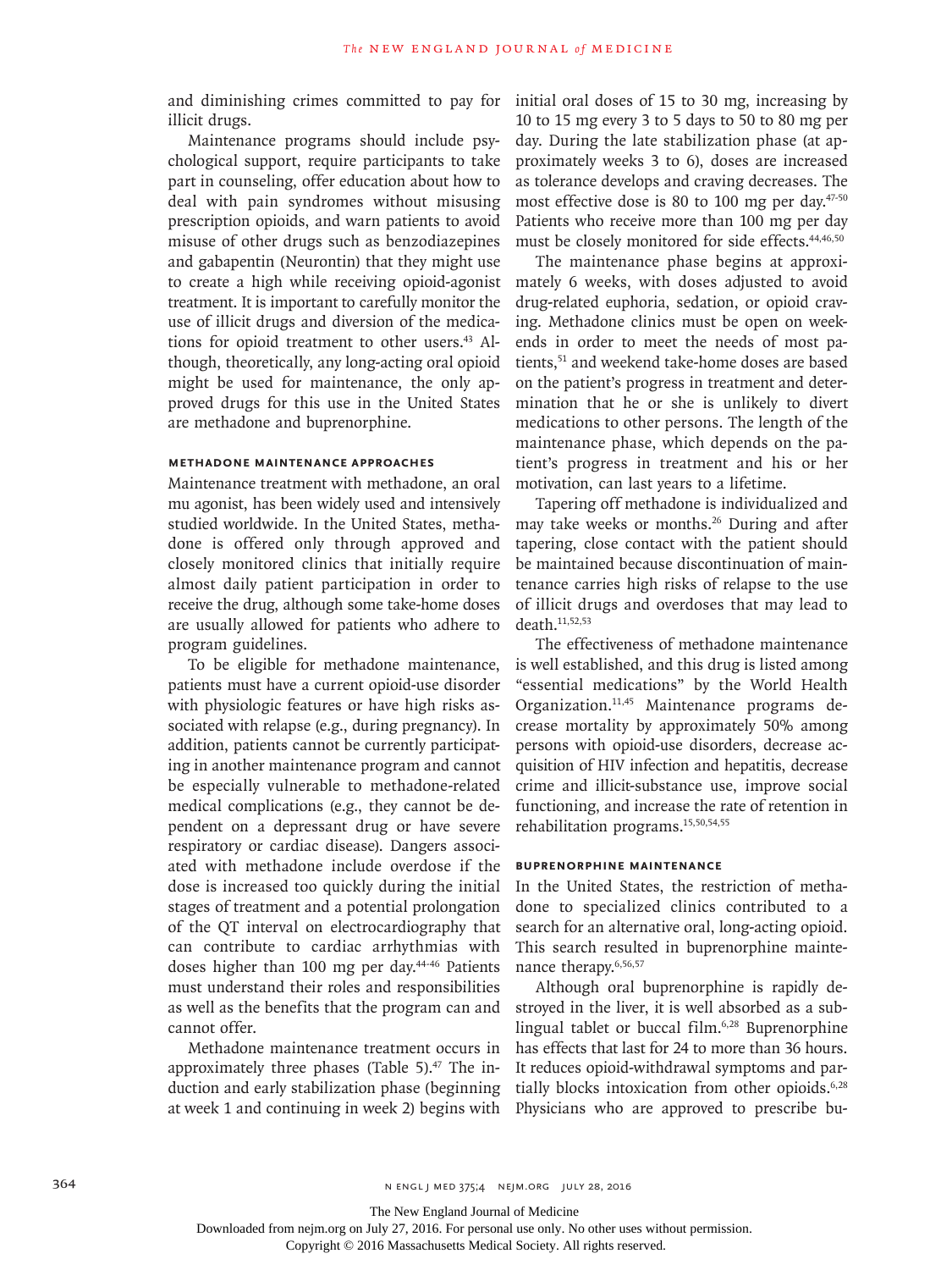prenorphine for office-based maintenance were initially limited to 30 such patients at a time, a number that was increased to 275 patients in July 2016. They must prescribe buprenorphine themselves (e.g., not through a nurse practitioner), must offer counseling or be able to refer patients for counseling, and must agree to participate in Drug Enforcement Administration inspections.

The risks associated with buprenorphine include overdoses, especially if it is taken along with depressant drugs, and potential illicit diversion of drugs.<sup>58,59</sup> However, mortality during induction with buprenorphine is lower than that during induction with methadone; this finding contributed to approval for office-based maintenance treatment by physicians with special training and certification.6

To discourage the misuse of intravenous buprenorphine, maintenance therapy involves a sublingual or buccal combination of buprenorphine and the short-acting opioid antagonist naloxone, usually in a 4-to-1 ratio across the two drugs. $6,60$ Because of the low doses of naloxone administered and the low proportion of this drug that is absorbed orally, this opioid antagonist does not precipitate withdrawal unless it is injected intravenously, in which case the withdrawal symptoms can be sudden and severe.

Patient selection criteria for buprenorphine maintenance resemble the above-mentioned criteria for methadone maintenance.<sup>57</sup> Although treatment protocols vary depending on specific patients' needs, the usual process is briefly discussed here.56,57,61 The patient must have early signs of withdrawal to avoid precipitating an abstinence syndrome when he or she is taking high doses of the drug of abuse.

The induction phase lasts approximately 7 days in patients who are misusing a short-acting opioid such as heroin. On day 1, typical patients receive 4 to 8 mg of buprenorphine. On day 2, the dose is increased up to 16 mg, with further daily increases by day 7 but rarely a total of more than 30 mg per day. The stabilization phase (at approximately 8 weeks) begins when craving is markedly reduced, opioid misuse is diminished or absent, withdrawal symptoms are absent, and a stable dose has been achieved. If needed, doses can be increased up to 4 mg each week up to a daily dose as high as 32 mg; the condition of most patients stabilizes at 16 to 24 mg. At doses of less than 8 mg per day, the program may not be effective, and higher doses may be required to achieve the maximum effect.6,10,62

The maintenance phase begins when the most appropriate dose is established. The usual minimum length of treatment is 12 months, although, as with methadone, risks of relapse and overdose increase when buprenorphine is discontinued.63 If the patient and physician decide that a buprenorphine taper should be initiated, doses should be decreased slowly while the dose is monitored and adjusted according to the withdrawal symptoms observed.

Strong and consistent data support the effectiveness of buprenorphine maintenance, as compared with placebo and naltrexone, especially at a dose of 16 mg or more per day. $6,61,62$  Initiating buprenorphine maintenance as soon as possible (e.g., while the patient is hospitalized or after an emergency department visit) can enhance efficacy.64 Combining maintenance therapy with a cognitive behavioral approach might improve outcomes.

There are no hard-and-fast rules regarding whether to refer a patient to a clinic for methadone maintenance or for buprenorphine maintenance. Considerations include cost; the availability of methadone clinics and physicians who are trained in administering buprenorphine; the match of demographic factors, educational levels, and socioeconomic backgrounds between the patient and treatment programs; the patient's coexisting medical and psychiatric conditions; and individual clinician and patient preferences.<sup>65</sup>

Direct comparisons between methadone and buprenorphine show that both approaches improve outcomes, but most studies suggest that methadone maintenance might be associated with higher rates of patient retention.<sup>10,50,65-67</sup> Also, buprenorphine is more expensive than methadone, and the private-office charges for buprenorphine might exceed the usual costs of a methadone clinic. However, buprenorphine is safer than methadone during induction and can be administered in offices of trained clinicians; the availability of treatment in clinicians' offices improves access to opioid maintenance.

The New England Journal of Medicine

Downloaded from nejm.org on July 27, 2016. For personal use only. No other uses without permission.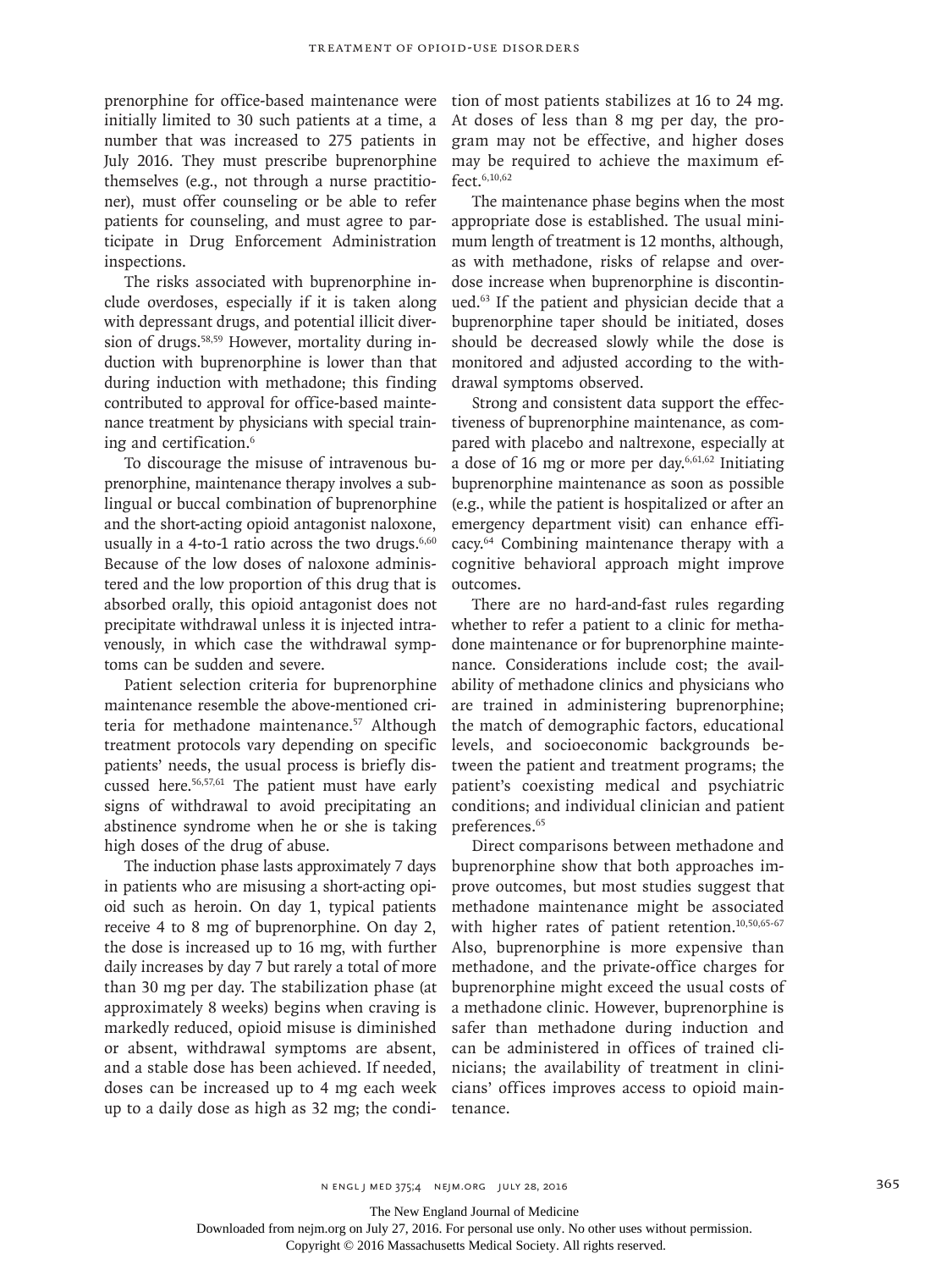Universal agreement on how long a patient should continue to receive maintenance therapies is lacking. Some clinicians prefer to work with patients to attempt to discontinue their medications after approximately 1 year, and others emphasize the high rate of relapse and overdose deaths after leaving these programs and suggest that treatment should be openended and potentially lifelong.

Finally, just as this article provides a broad overview of medically supervised withdrawal, this overview of rehabilitation focuses only on the most widely used approaches. Morphine and heroin are used less often than methadone and buprenorphine as maintenance treatments, and fewer data are available regarding their use for this purpose.

#### Conclusions

This review describes one person's view of what the usual practicing clinician should know about the current state of treatments for opioid-use disorders. The topics that are likely to be most useful to nonexperts in the field are included. The areas that are not covered (e.g., basic pharmacologic approaches and potential treatments that are still in early stages of development, most of which are not likely to progress to clinical implementation soon) are less likely to have immediate clinical utility.

No potential conflict of interest was reported.

Disclosure forms provided by the author are available with the full text of this article at NEJM.org.

I thank Walter Ling, George Woody, Sarah Book, Steve Groban, and others in the substance-use field for their advice.

#### **References**

**1.** O'Brien CP. Drug addiction. In: Brunton L, Chabner B, Knollman B, eds. Goodman & Gilman's the pharmacological basis of therapeutics. 12th ed. New York: McGraw-Hill, 2011:649-66.

**2.** Clark AK, Wilder CM, Winstanley EL. A systematic review of community opioid overdose prevention and naloxone distribution programs. J Addict Med 2014;8: 153-63.

**3.** Center for Behavioral Health Statistics and Quality. Behavioral health trends in the United States: results from the 2014 National Survey on Drug Use and Health. Rockville, MD: Substance Abuse and Mental Health Services Administration, 2015:7-12 (http://www.samhsa.gov/data/ sites/default/files/NSDUH-FRR1-2014/ NSDUH-FRR1-2014.pdf).

**4.** Brady KT, McCauley JL, Back SE. Prescription opioid misuse, abuse, and treatment in the United States: an update. Am J Psychiatry 2016;173:18-26.

**5.** Dart RC, Surratt HL, Cicero TJ, et al. Trends in opioid analgesic abuse and mortality in the United States. N Engl J Med 2015;372:241-8.

**6.** Soyka M. New developments in the management of opioid dependence: focus on sublingual buprenorphine-naloxone. Subst Abuse Rehabil 2015;6:1-14.

**7.** Degenhardt L, Whiteford H, Hall WD. The Global Burden of Disease projects: what have we learned about illicit drug use and dependence and their contribution to the global burden of disease? Drug Alcohol Rev 2014;33:4-12.

**8.** American Psychiatric Association. Diagnostic and statistical manual of mental disorders: DSM-5. 5th ed. Washington, DC: American Psychiatric Publishing, 2013:541-60.

**9.** Darke S, Marel C, Slade T, Ross J, Mills KL, Teesson M. Patterns and correlates of sustained heroin abstinence: findings from the 11-year follow-up of the Australian Treatment Outcome Study. J Stud Alcohol Drugs 2015;76:909- 15.

**10.** Hser YI, Saxon AJ, Huang D, et al. Treatment retention among patients randomized to buprenorphine/naloxone compared to methadone in a multi-site trial. Addiction 2014;109:79-87.

**11.** Degenhardt L, Larney S, Kimber J, Farrell M, Hall W. Excess mortality among opioid-using patients treated with oral naltrexone in Australia. Drug Alcohol Rev 2015;34:90-6.

**12.** Evans E, Li L, Min J, et al. Mortality among individuals accessing pharmacological treatment for opioid dependence in California, 2006-10. Addiction 2015; 110:996-1005.

**13.** Teesson M, Marel C, Darke S, et al. Long-term mortality, remission, criminality and psychiatric comorbidity of heroin dependence: 11-year findings from the Australian Treatment Outcome Study. Addiction 2015;110:986-93.

**14.** HIV infection and HIV-associated behaviors among injecting drug users — 20 cities, United States, 2009. MMWR Morb Mortal Wkly Rep 2012;61:133-8.

**15.** Degenhardt L, Larney S, Kimber J, et al. The impact of opioid substitution therapy on mortality post-release from prison: retrospective data linkage study. Addiction 2014;109:1306-17.

**16.** Park TW, Cheng DM, Lloyd-Travaglini CA, Bernstein J, Palfai TP, Saitz R. Changes in health outcomes as a function of abstinence and reduction in illicit psychoactive drug use: a prospective study in primary care. Addiction 2015; 110:1476-83.

**17.** Sigmon SC, Bisaga A, Nunes EV, O'Connor PG, Kosten T, Woody G. Opioid detoxification and naltrexone induction strategies: recommendations for clinical practice. Am J Drug Alcohol Abuse 2012; 38:187-99.

**18.** Wesson DR, Ling W. The Clinical Opiate Withdrawal Scale (COWS). J Psychoactive Drugs 2003;35:253-9.

**19.** O'Connor PG. Methods of detoxification and their role in treating patients with opioid dependence. JAMA 2005;294: 961-3.

**20.** Sullivan LE, Fiellin DA. Narrative review: buprenorphine for opioid-dependent patients in office practice. Ann Intern Med 2008;148:662-70.

**21.** Kowalczyk WJ, Phillips KA, Jobes ML, et al. Clonidine maintenance prolongs opioid abstinence and decouples stress from craving in daily life: a randomized controlled trial with ecological momentary assessment. Am J Psychiatry 2015; 172:760-7.

**22.** Gowing L, Farrell MF, Ali R, White JM. Alpha2-adrenergic agonists for the management of opioid withdrawal. Cochrane Database Syst Rev 2014;3:CD002024.

**23.** Yaksh TL, Wallace MS. Opioids, analgesia, and pain management. In: Brunton L, Chabner B, Knollman B, eds. Goodman & Gilman's the pharmacological basis of therapeutics. 12th ed. New York: McGraw-Hill, 2011:481-525.

**24.** Amato L, Davoli M, Minozzi S, Ferroni E, Ali R, Ferri M. Methadone at tapered doses for the management of opioid withdrawal. Cochrane Database Syst Rev 2013;2:CD003409.

**25.** Wright NMJ, Sheard L, Adams CE, et al.

366 n engl j med 375;4 nejm.org July 28, 2016

The New England Journal of Medicine

Downloaded from nejm.org on July 27, 2016. For personal use only. No other uses without permission.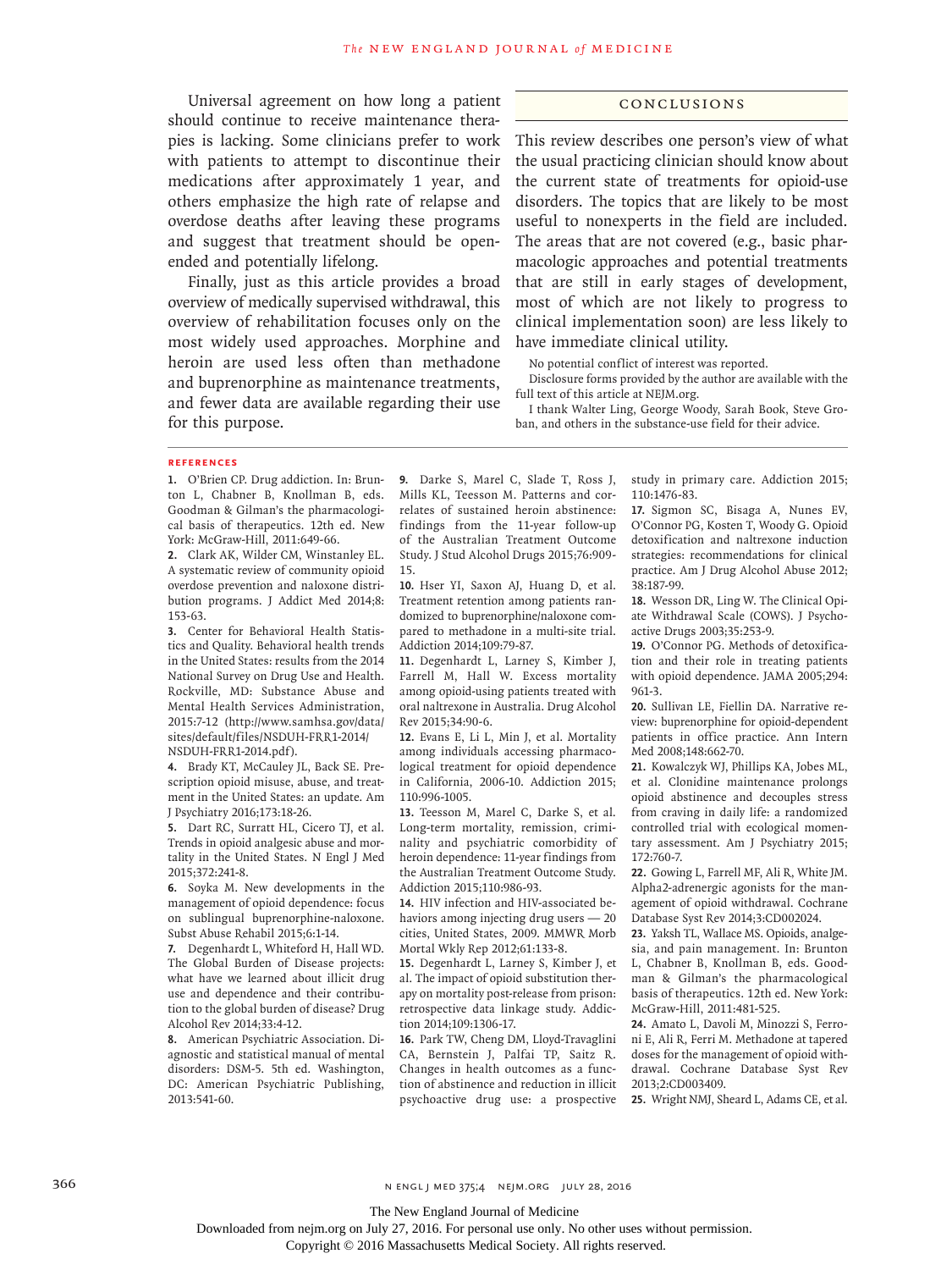Comparison of methadone and buprenorphine for opiate detoxification (LEEDS trial): a randomised controlled trial. Br J Gen Pract 2011;61(593):e772-80.

**26.** Senay EC, Dorus W, Goldberg F, Thornton W. Withdrawal from methadone maintenance: rate of withdrawal and expectation. Arch Gen Psychiatry 1977;34:361-7.

**27.** Whiteside GT, Kyle DJ. A review of the NOP (ORL-1)-nociceptin/orphanin FQ system covering receptor structure, distribution, role in analgesia and reward and interactions with other receptors. In: Ko M-C, Husbands SM, eds. Research and development of opioid-related ligands. Washington, DC: American Chemical Society, 2013:326-68.

**28.** Heit HA, Gourlay DL. Buprenorphine: new tricks with an old molecule for pain management. Clin J Pain 2008;24:93-7.

**29.** Chavkin C. The therapeutic potential of κ-opioids for treatment of pain and addiction. Neuropsychopharmacology 2011; 36:369-70.

**30.** Schuckit MA. Alcohol-use disorders. Lancet 2009;373:492-501.

**31.** Dutra L, Stathopoulou G, Basden SL, Leyro TM, Powers MB, Otto MW. A metaanalytic review of psychosocial interventions for substance use disorders. Am J Psychiatry 2008;165:179-87.

**32.** Vasilaki EI, Hosier SG, Cox WM. The efficacy of motivational interviewing as a brief intervention for excessive drinking: a meta-analytic review. Alcohol Alcohol 2006;41:328-35.

**33.** Humphreys K, Blodgett JC, Wagner TH. Estimating the efficacy of Alcoholics Anonymous without self-selection bias: an instrumental variables re-analysis of randomized clinical trials. Alcohol Clin Exp Res 2014;38:2688-94.

**34.** Lee JD, McDonald R, Grossman E, et al. Opioid treatment at release from jail using extended-release naltrexone: a pilot proof-of-concept randomized effectiveness trial. Addiction 2015;110:1008-14.

**35.** Lapham SC, McMillan GP. Open-label pilot study of extended-release naltrexone to reduce drinking and driving among repeat offenders. J Addict Med 2011;5: 163-9.

**36.** Krupitsky EM, Zvartau EE, Blokhina E, et al. Randomized trial of long-acting sustained-release naltrexone implant vs oral naltrexone or placebo for preventing relapse to opioid dependence. Arch Gen Psychiatry 2012;69:973-81.

**37.** Mitchell MC, Memisoglu A, Silverman BL. Hepatic safety of injectable extendedrelease naltrexone in patients with chronic hepatitis C and HIV infection. J Stud Alcohol Drugs 2012;73:991-7.

**38.** Sigmon SC, Dunn KE, Saulsgiver K, et al. A randomized, double-blind evaluation of buprenorphine taper duration in primary prescription opioid abusers. JAMA Psychiatry 2013;70:1347-54.

**39.** Hulse GK, Ngo HTT, Tait RJ. Risk factors for craving and relapse in heroin users treated with oral or implant naltrexone. Biol Psychiatry 2010;68:296-302.

**40.** Johansson BA, Berglund M, Lindgren A. Efficacy of maintenance treatment with naltrexone for opioid dependence: a meta-analytical review. Addiction 2006; 101:491-503.

**41.** Nosyk B, Li L, Evans E, et al. Utilization and outcomes of detoxification and maintenance treatment for opioid dependence in publicly-funded facilities in California, USA: 1991-2012. Drug Alcohol Depend 2014;143:149-57.

**42.** Friedmann PD, Schwartz RP. Just call it "treatment." Addict Sci Clin Pract 2012; 7:10.

**43.** Johnson B, Richert T. Diversion of methadone and buprenorphine by patients in opioid substitution treatment in Sweden: prevalence estimates and risk factors. Int J Drug Policy 2015;26:183-90. **44.** Bell JR, Butler B, Lawrance A, Batey R, Salmelainen P. Comparing overdose mortality associated with methadone and buprenorphine treatment. Drug Alcohol Depend 2009;104:73-7.

**45.** Leece P, Cavacuiti C, Macdonald EM, et al. Predictors of opioid-related death during methadone therapy. J Subst Abuse Treat 2015;57:30-5.

**46.** Krantz MJ, Martin J, Stimmel B, Mehta D, Haigney MC. QTc interval screening in methadone treatment. Ann Intern Med 2009;150:387-95.

**47.** Methadone maintenance treatment program standards and clinical guidelines. 4th ed. Toronto: College of Physicians and Surgeons of Ontario, 2011.

**48.** Faggiano F, Vigna-Taglianti F, Versino E, Lemma P. Methadone maintenance at different dosages for opioid dependence. Cochrane Database Syst Rev 2003;3: CD002208.

**49.** Pollack HA, D'Aunno T. Dosage patterns in methadone treatment: results from a national survey, 1988-2005. Health Serv Res 2008;43:2143-63.

**50.** D'Aunno T, Pollack HA, Frimpong JA, Wuchiett D. Evidence-based treatment for opioid disorders: a 23-year national study of methadone dose levels. J Subst Abuse Treat 2014;47:245-50.

**51.** Federal guidelines for opioid treatment programs. Rockville, MD: Substance Abuse and Mental Health Services Administration, March 2015 (http://store.samhsa .gov/shin/content/PEP15-FEDGUIDEOTP/ PEP15-FEDGUIDEOTP.pdf).

**52.** Cousins G, Boland F, Courtney B, Barry J, Lyons S, Fahey T. Risk of mortality on and off methadone substitution treatment in primary care: a national cohort study. Addiction 2016;111:73-82.

**53.** Huang CL, Lee CW. Factors associated with mortality among heroin users after seeking treatment with methadone: a population-based cohort study in Taiwan. J Subst Abuse Treat 2013;44:295-300.

**54.** Pierce M, Bird SM, Hickman M, et al. Impact of treatment for opioid dependence on fatal drug-related poisoning: a national cohort study in England. Addiction 2016;111:298-308.

**55.** Gowing L, Farrell MF, Bornemann R, Sullivan LE, Ali R. Oral substitution treatment of injecting opioid users for prevention of HIV infection. Cochrane Database Syst Rev 2011;8:CD004145.

**56.** Buprenorphine Initiative in the VA (BIV). Buprenorphine resource guide. Washington, DC: Department of Veterans Affairs, June 2009 (http://www.mental health.va.gov/providers/sud/docs/VA\_Bup \_Resource\_Guidev9-1.pdf).

**57.** Clinical guidelines for the use of buprenorphine in the treatment of opioid addiction: a treatment improvement protocol. Rockville, MD: Substance Abuse and Mental Health Services Administration, 2004 (http://buprenorphine.samhsa .gov/Bup\_Guidelines.pdf).

**58.** Lavonas EJ, Severtson SG, Martinez EM, et al. Abuse and diversion of buprenorphine sublingual tablets and film. J Subst Abuse Treat 2014;47:27-34.

**59.** Launonen E, Alho H, Kotovirta E, Wallace I, Simojoki K. Diversion of opioid maintenance treatment medications and predictors for diversion among Finnish maintenance treatment patients. Int J Drug Policy 2015;26:875-82.

**60.** Lintzeris N, Leung SY, Dunlop AJ, et al. A randomised controlled trial of sublingual buprenorphine-naloxone film versus tablets in the management of opioid dependence. Drug Alcohol Depend 2013; 131:119-26.

**61.** Nielsen S, Hillhouse M, Mooney L, Ang A, Ling W. Buprenorphine pharmacotherapy and behavioral treatment: comparison of outcomes among prescription opioid users, heroin users and combination users. J Subst Abuse Treat 2015;48: 70-6.

**62.** Fareed A, Vayalapalli S, Casarella J, Amar R, Drexler K. Heroin anticraving medications: a systematic review. Am J Drug Alcohol Abuse 2010;36:332-41.

**63.** Bentzley BS, Barth KS, Back SE, Book SW. Discontinuation of buprenorphine maintenance therapy: perspectives and outcomes. J Subst Abuse Treat 2015;52: 48-57.

**64.** D'Onofrio G, O'Connor PG, Pantalon MV, et al. Emergency department-initiated buprenorphine/naloxone treatment for opioid dependence: a randomized clinical trial. JAMA 2015;313:1636-44.

**65.** Pinto H, Maskrey V, Swift L, Rumball D, Wagle A, Holland R. The SUMMIT trial:

The New England Journal of Medicine

Downloaded from nejm.org on July 27, 2016. For personal use only. No other uses without permission.